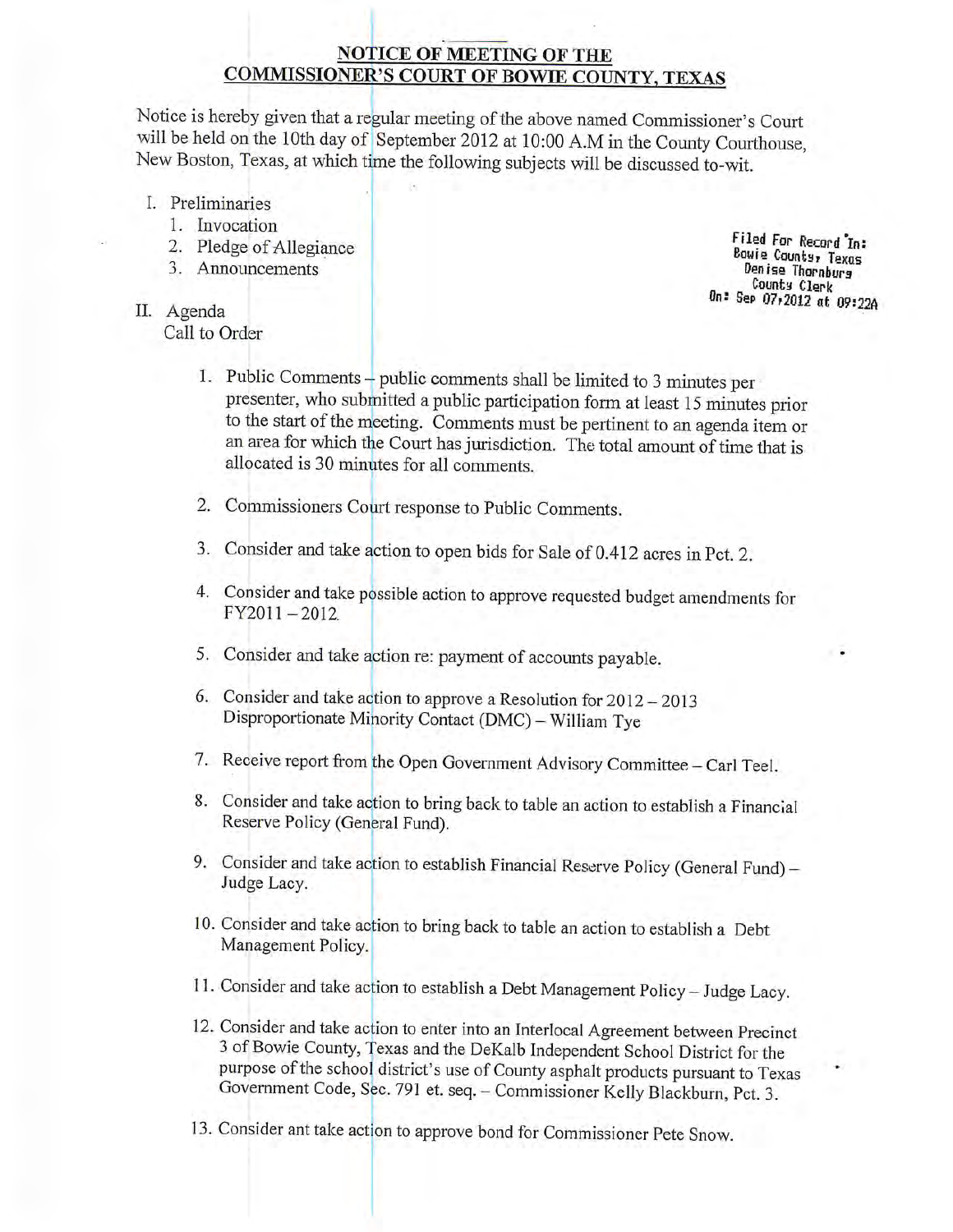- 14. Consider and take action to approve the dates, times and locations for the Public Hearings on the Bowie County Tax Rate - Judge Lacy.
- 15. Consider and take action to declare surplus and authorize Precinct 4 to sell one Caterpillar 140M Motor Grader with the proceeds used to purchase other needed equipment for Precinct 4 - Commissioner Pat McCoy, Pct. 4.
- 16. Consider and take action re: 2012 District Clerk's Technology Fund Plan Billy Fox.
- 17. Consider and take action re: possible burn ban.
- 18. Consider and take action to approve or to amend minutes as an order of the court.

III. Adjournment

For COMMISSIONER'S COURT

Goodsell, Agenda Clerk

This notice of meeting was posted in the locked bulletin board located on the first floor of the west side of the Bowie County Courthouse and on the inside facing outward of the north window of the Bowie County Courthouse, readily accessible to the general public at all times, on the 7th day of September, 2012 at 10:00 A.M. and remained posted for at least 72 continuous hours preceding the scheduled time of said meeting.

Any invocation that may be offered before the official start of the meeting of the Court shall be the voluntary offering of a private citizen, to and for the benefit of the Court. The views or beliefs expressed by the invocation speaker have not been previously reviewed or approved by the Court and do not necessarily represent the religious beliefs or views of the Court in part or as a whole. No member of the community is required to attend or participate in the invocation and such decision will have no impact on their right to actively participate in the business of the Court.

Dated the 7th day of September 2012

Chris Goodsell, Agenda Clerk **Bowie County**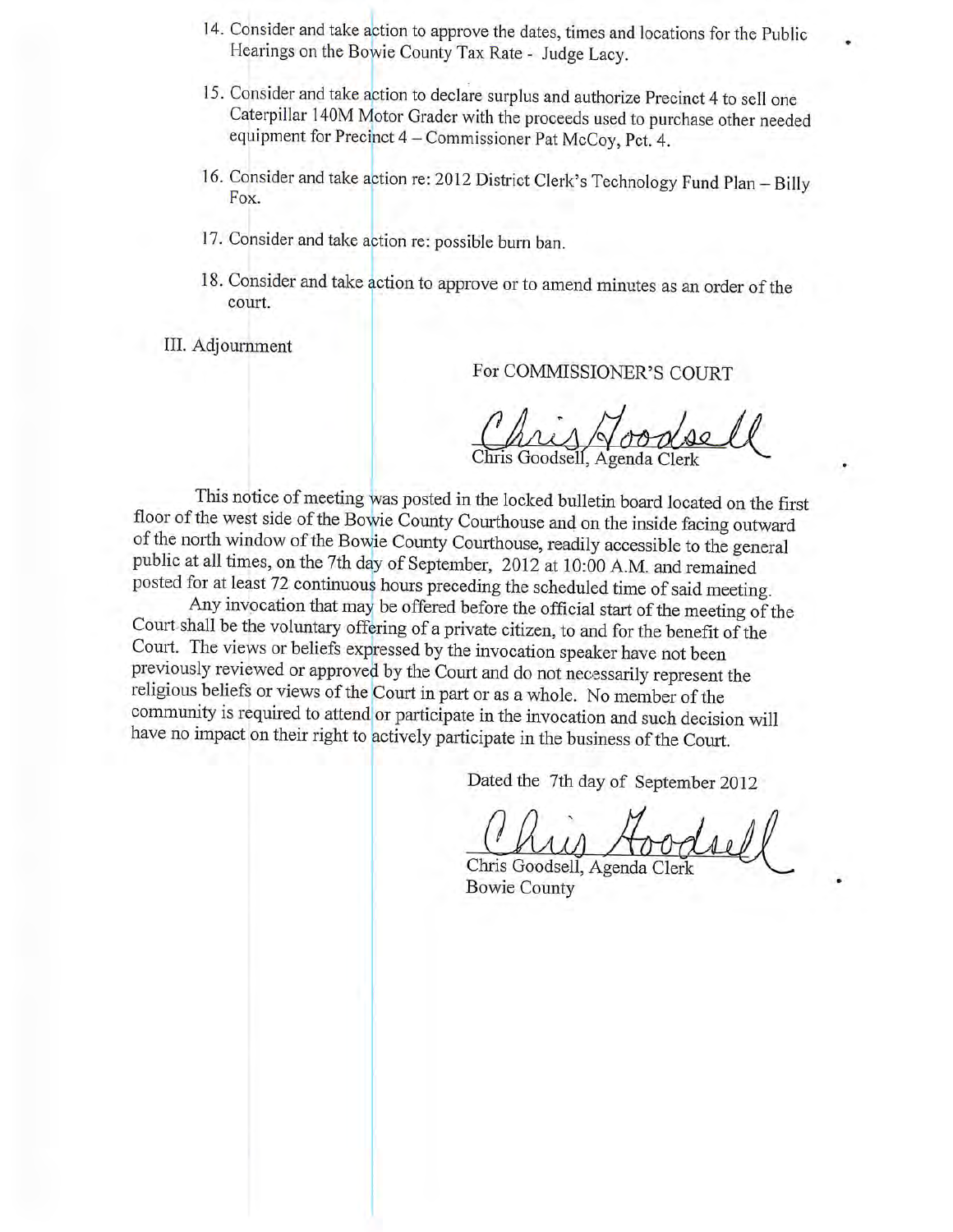## **COMMISSIONERS COURT MINUTES SEPTEMBER 10, 2012**

**BE IT REMEMBERED, that on this 10th day of September, 2012, the HONORABLE COMMISSIONERS COURT of Bowie County, Texas met in REGULAR SESSION at the Courthouse of said County in New Boston, Texas after due notice had been posted on the 7th day of September, 2012 with the HONORABLE JUDGE STERLING LACY present and presiding with the following Commissioners being present.**

| <b>Jack Stone</b>      | <b>Commissioner Pct. #1</b> |
|------------------------|-----------------------------|
| Pete Snow (absent)     | <b>Commissioner Pct. #2</b> |
| <b>Kelly Blackburn</b> | <b>Commissioner Pct. #3</b> |
| <b>Pat McCoy</b>       | <b>Commissioner Pct. #4</b> |

**Also in attendance were the following County Officials: Auditor William Tye, County Clerk Denise Thornburg, County Legal Advisor Carol Dalby and the following staff members also present on the dais: Purchasing Agent Chris Goodsell and Administrative Assistant Rachael Cherry.**

**There was a Public Hearing, which started at 10:01 A.M. regarding the plan for the District Clerk's Technology Fund. Everyone in attendance was asked to sign a sign-in sheet and after public comments and questions were heard, the hearing was closed at 10:05 A.M.**

### **PRELIMINARIES**

**In accordance with the Bowie County official policy on meeting Invocations, County Judge Sterling Lacy read the following statement.**

**Any Invocation that may be offered before the official start of the meeting of the Court shall be the voluntary offering of a private citizen, to and for the benefit of the Court. The views or beliefs expressed by the In vocation speaker have not been previously reviewed or approved by the Court and do not necessarily represent the religious beliefs or views of the Court in part or as a whole. No member of the community is required to attend or participate in the Invocation and such decision will have no impact on their right to actively participate in the business of the Court.**

#### **INVOCATION**

**Rick Bishop-Simms, Texas**

**PLEDGE**

**Pledge of Allegiance to the United States of America**

#### **ANNOUNCEMENTS**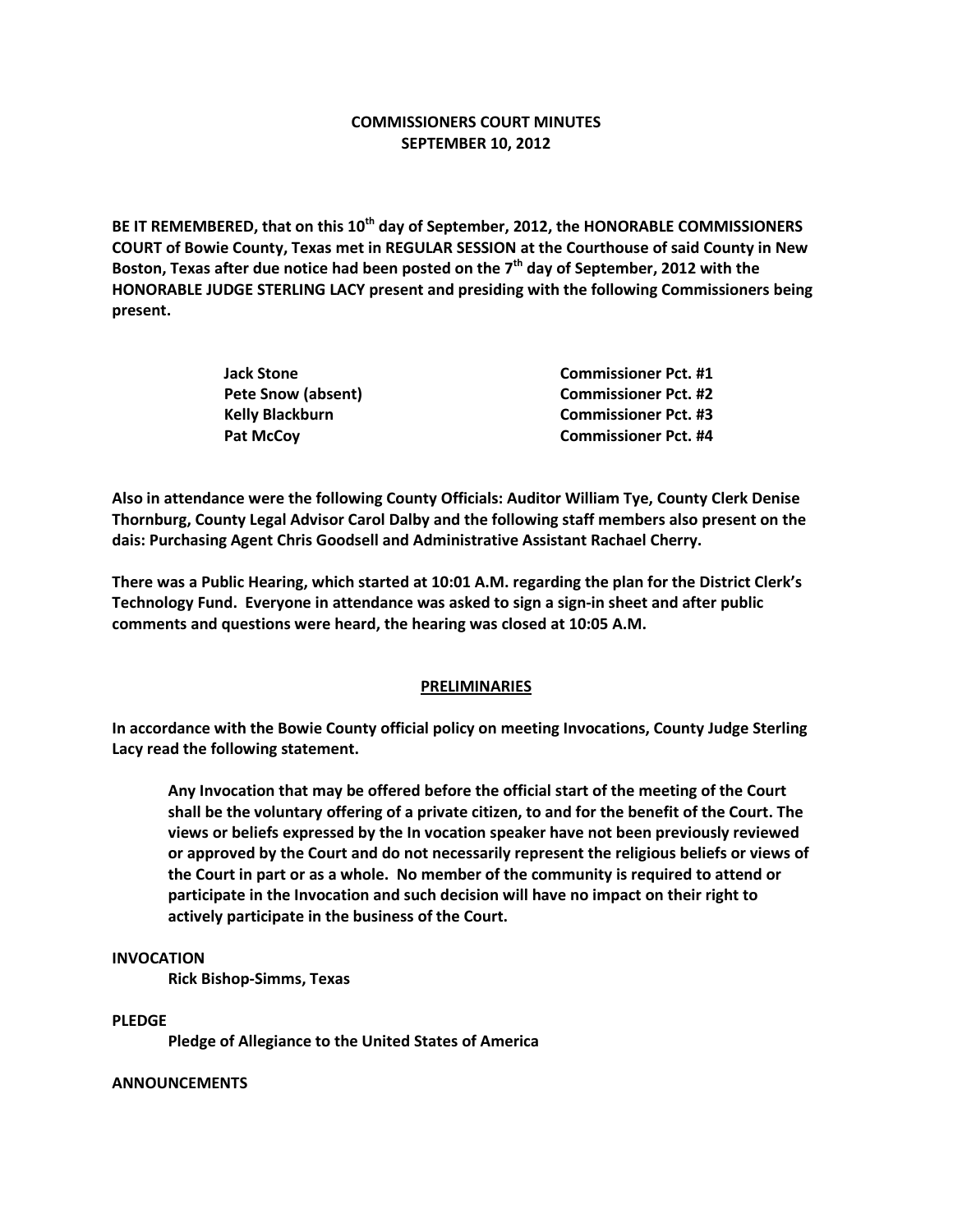**Judge Lacy indicated that there would be a Budget Advisory Committee Meeting on September 17, 2012 at 6:15 P.M. in the Public Meeting Room at Gander Mountain, which is located at the northwest corner of University Avenue and I-30.**

### **REGULAR AGENDA ITEMS**

**Court convened at 10:08 a.m. when the following ORDERS, JUDGMENTS AND DECREES were had and ORDERED spread upon the minutes of the court to-wit.**

- **Item 1: Public Comments were heard from Mr. Chester Pinkham of New Boston regarding the Hwy. 82 Project. He questioned the Court as to what have the citizens of Bowie County got for their money; who authorizes payment; who is looking out for the best interest of the citizens on this project; and how many lanes will the road have?**
- **Item 2: Judge Lacy responded and indicated that the road will be a three lane road when it is finished. Most of the areas will have a passing lane and in front of the Malta School there will be a dedicated left turn lane. Judge Lacy also indicated why there may be some confusion in the number of lanes. As a part of this project and for future plans, TXDOT has asked that we prep the road and right of way for a future expansion to a four lane highway. Commissioner Pat McCoy asked Mr. John Goodwin (Supervisor and Engineer of Lochner) if he was the person who authorizes payment for this project and Mr. Goodwin stated that he was the person. Mr. Goodwin explained the billing and payment process and also stated that the public could go to the Bowie County website and there was a link to the Hwy 82 Project.**
- **Item 3: On this 10th day of September, 2012, a motion was made by Commissioner Pat McCoy and duly second by Commissioner Kelly Blackburn to accept the higher bid of \$10,010 from Will Garvin for the sale of 0.412 acres in Pct. 2. Motion was put to a vote and all voted aye and none opposed. Motion carried.**
- **Item 4: There were no budget amendments for FY2011-2012. Mr. Tye stated: "I am not making any budget amendments today. As soon as I close August, which I anticipate doing this week, we'll have eleven months done and we will have probably quite a few budget amendments to do then. I did not want to make any until we actually closed the books on August. We'll have a better picture of where we might end up at the end of the year also."**
- **Item 5: On this 10th day of September, 2012, a motion was made by Commissioner Kelly Blackburn and duly second by Commissioner Pat McCoy to pay accounts payable. Judge Lacy asked: "Is this one of the lowest amounts we've ever been presented with?" Mr. Tye's response: "It is low." Mr. Tye also stated that he had sent Commissioner Snow's bills to him for review and Commissioner Snow e-mailed him back stating his approval. Judge Lacy asked Auditor William Tye the following questions: "Do any of the items that you are presenting to the Court today for approval cause any department to exceed their budget appropriation for this year?" Mr. Tye's response: "To the best of my knowledge, no." Judge Lacy asked: "Mr. Tye, are each of these requests that you are submitting to the Court today a proper and budgeted item of expenditure for the department to which it is being charged?" Mr. Tye's response: "Yes sir, they are."**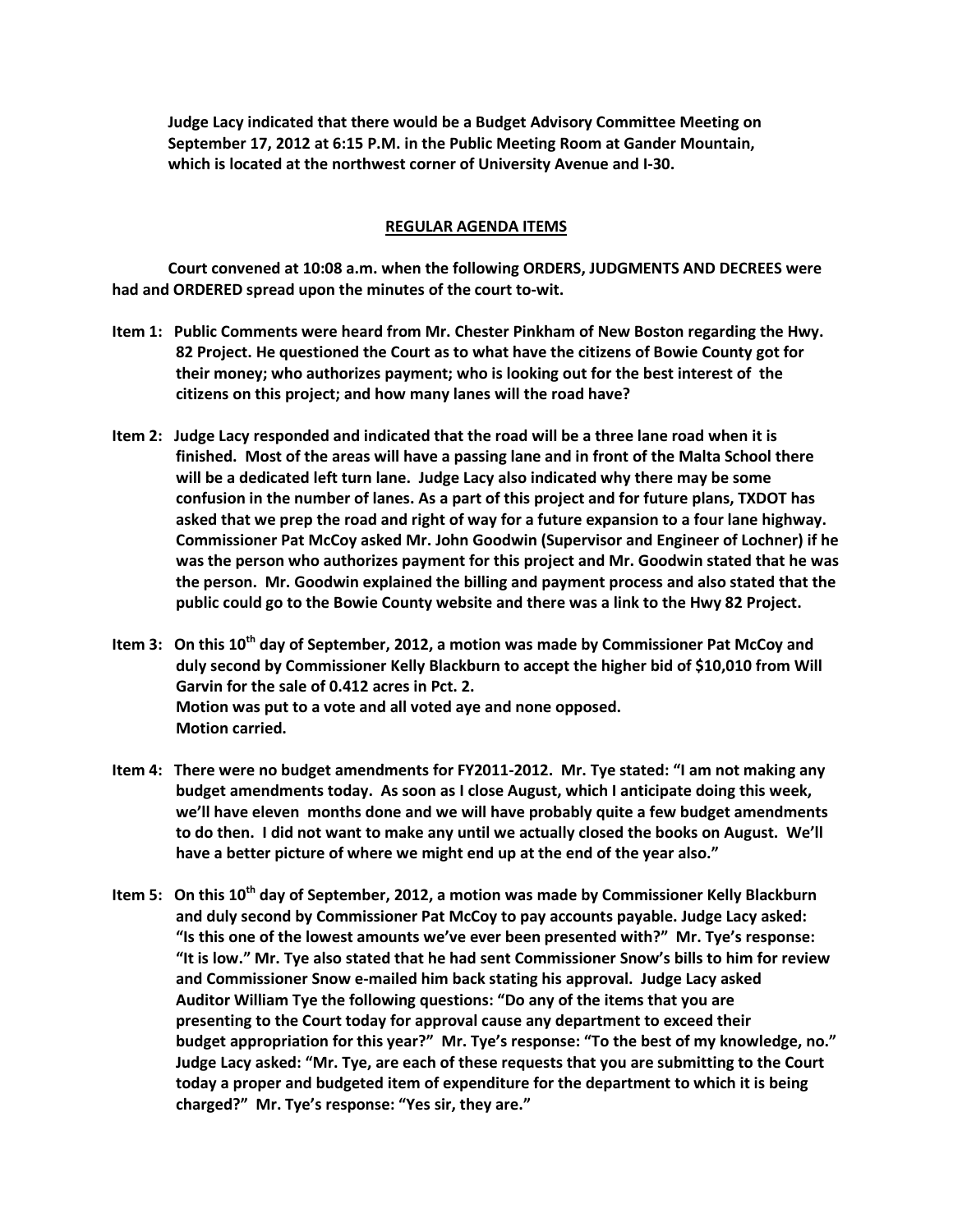**Motion was put to a vote and all voted aye and none opposed. Motion carried.**

- **Item 6: On this 10th day of September, 2012, a motion was made by Commissioner Pat McCoy and duly second by Commissioner Jack Stone to approve a Resolution for 2012-2013 Disproportionate Minority Contract (DMC)-William Tye. This is something we have had in the past and is for a Juvenile Grant to help pay for our Juvenile staff's salaries. The payment does come from the State and this year is expected to be about \$70,000. The Resolution also states that the County Judge is the authorized official to apply for, accept, reject alter, or terminate the grant on behalf of the applicant agency. Motion was put to a vote and all voted aye and none opposed. Motion carried.**
- **Item 7: Mr. Carl Teel, Chairman of the Bowie County Open Government Advisory Committee spoke to the Court and gave the recommendations of the Committee, which was read in open Court. The Committee has traveled to Tyler and met with the Smith County Judge and staff to get an idea of how their Courthouse operates. In their research and findings, they recommend that the Commissioners Court Meetings should be streamed over the internet and that Bowie County should have their own designated IT staff which would manage this and other IT issues for the Courthouse. Commissioner Pat McCoy asked Mr. Teel about the IT person that Smith County has, such as their technical background, pay and what other projects they handle. Mr. Teel indicated that the IT person handled all of the departments. Mr. Teel suggested that if the County could not afford an IT person then maybe it could be contracted out. This Recommendation received today, concludes the Bowie County Open Government Advisory Committee.**

**Item 17: Judge Lacy asked Commissioners Court that this item be moved up so that Mr. Scottie Taylor could get back to his job duties and all Commissioners agreed. On this 10th day of September, 2012, a motion was made by Commissioner Pat McCoy and duly second by Commissioner Kelly Blackburn to approve issuing a County wide burn ban for all non-incorporated areas of the County. Motion was put to a vote and all voted aye and none opposed. Motion carried.**

- **Item 8: On this 10th day of September, 2012, a motion was made by Judge Lacy and duly second by Commissioner Pat McCoy to bring back to table an action to establish a Financial Reserve Policy (General Fund). Motion was put to a vote and all voted aye and none opposed. Motion carried.**
- **Item 9: On this 10th day of September, 2012, a motion was made by Commissioner Pat McCoy and duly second by Commissioner Kelly Blackburn to establish a Financial Reserve Policy as submitted with the exception of Item 3, changing with the word four to two consecutive months. Commissioner Pat McCoy asked that Judge Lacy explain to the public what this policy will do. Upon the advice of Mr. Boyd London of First Southwest, which is our financial advisor, requested that the County establish this policy (as well as a Debt**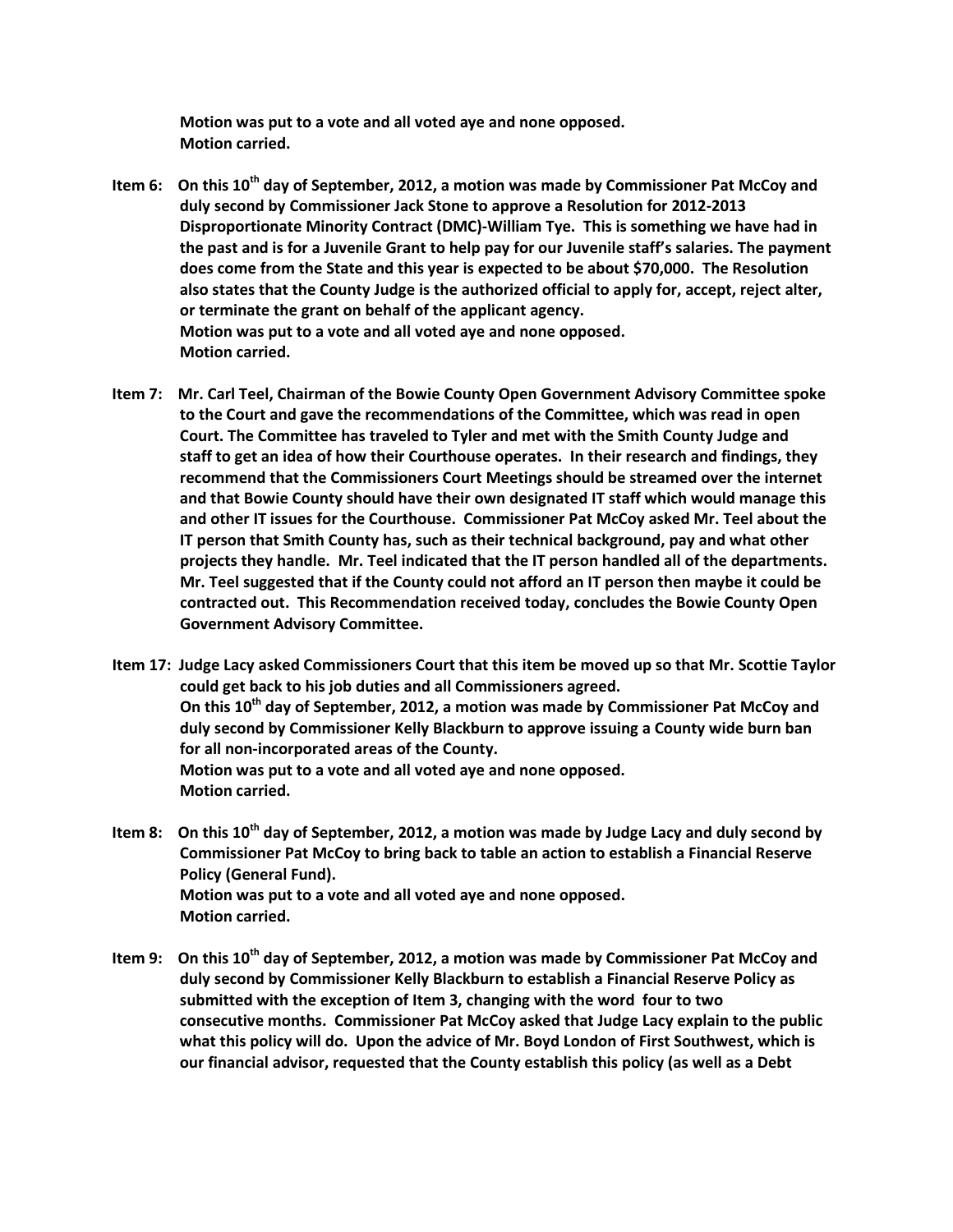**Management Policy) so that it would help in getting Moody and a potential investor, confidence in the County for the purpose of issuing the Bonds and getting the highest rating possible, regarding the Hwy 82 Project. Motion was put to a vote and all voted aye and none opposed. Motion carried.**

- **Item 10: On this 10th day of September, 2012, a motion was made by Judge Lacy and duly second by Commissioner Kelly Blackburn to bring back to table an action to establish a Debt Management Policy. Motion was put to a vote and all voted aye and none opposed. Motion carried.**
- **Item 11: On this 10th day of September, 2012, a motion was made by Commissioner Pat McCoy and duly second by Commissioner Jack Stone to establish a Debt Management Policy as submitted and read in open Court by Judge Lacy. This policy is being developed so that the County's governing body will ensure careful consideration of looking at what debt we already have before incurring new debt. Motion was put to a vote and all voted aye and none opposed. Motion carried.**
- **Item 12: On this 10th day of September, 2012, a motion was made by Commissioner Kelly Blackburn and duly second by Commissioner Pat McCoy to approve entering into an Interlocal Agreement between Precinct 3 of Bowie County, Texas and the DeKalb Independent School District for the purpose of the school district's use of Bowie County contract for asphalt products pursuant to Texas Government code, Sec. 791 et. seq.-Kelly Blackburn. Commissioner Blackburn read in open Court the Agreement, which will allow the school to utilize the Bowie County's Annual Contract for Asphalt road Surfacing Products of July 23, 2012 and Bowie County's Annual Contract for Road Construction Materials of July 23, 2012. Motion was put to a vote and all voted aye and none opposed. Motion carried.**
- **Item 13: On this 10th day of September, 2012, a motion was made by Judge Lacy and duly second by Commissioner Pat McCoy to approve a bond for Pct. 2 Commissioner Pete Snow. Motion was put to a vote and all voted aye and none opposed. Motion carried.**
- **Item 14: On this 10th day of September, 2012, a motion was made by Judge Lacy and duly second by Commissioner Pat McCoy to approve the dates, times and locations for the Public Hearings on the Bowie County Tax Rate-Judge Lacy. Motion was put to a vote and all voted aye and none opposed. Motion carried.**
- **Item 15: On this 10th day of September, 2012, a motion was made by Commissioner Pat McCoy and duly second by Commissioner Kelly Blackburn to declare surplus and authorize Precinct 4 to sell one Caterpillar 140M Motor Grader with the proceeds used to purchase other needed equipment for Precinct 4-Commissioner Pat McCoy, Pct. 4. Commissioner McCoy indicated that he had four Motor Graders and now with the rearrangement of how the roads are maintained and with the need of other equipment, the sale of one Motor Grader would**